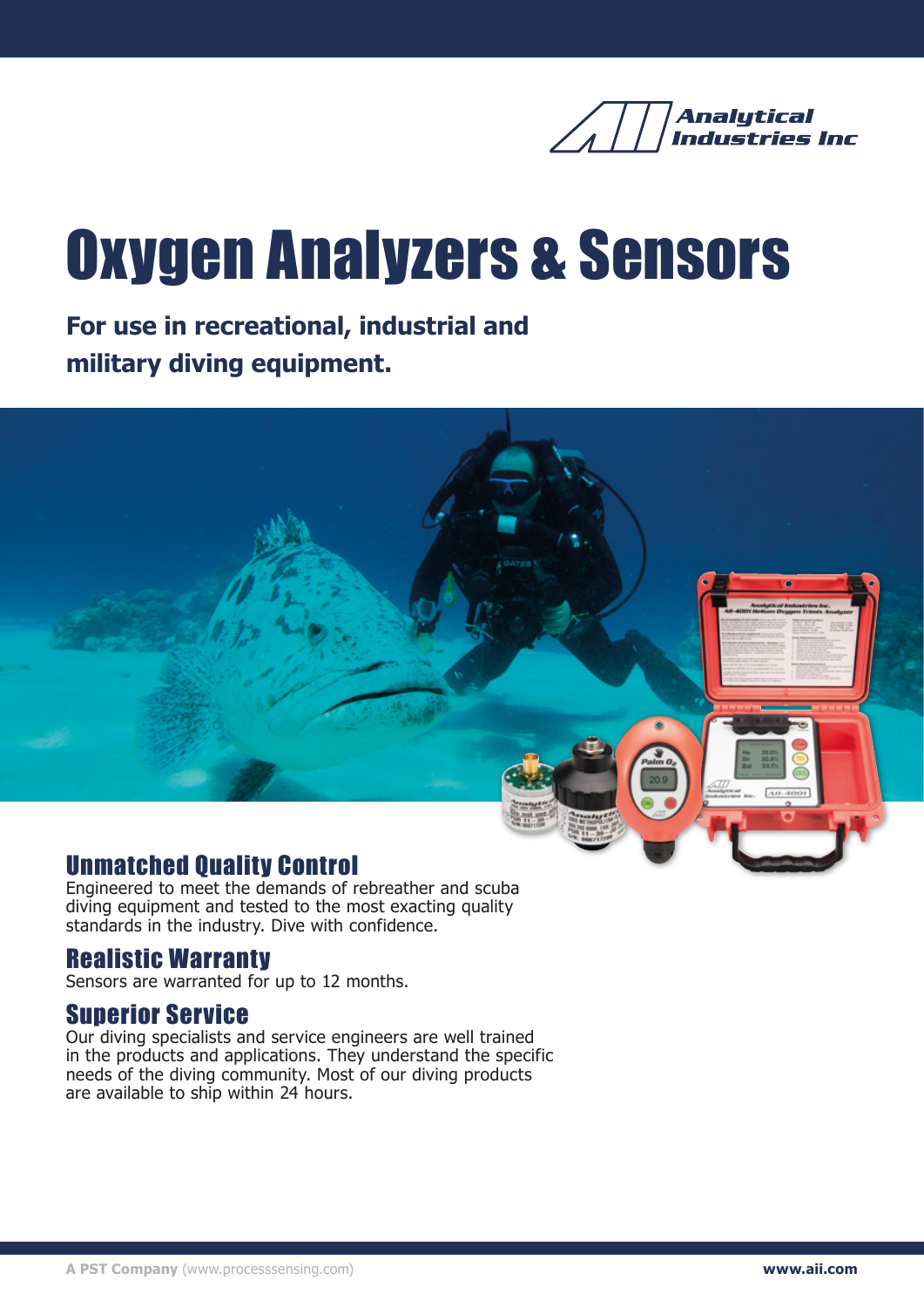## O2 Sensors for Nitrox & TriMix Analyzers

#### PSR-11-37-D3

**Signal Output:** 22-29 mV **Response Time:** 6 seconds **Warranty:** 12 months **Range:** 0-100% O<sub>2</sub> **OEM Sensors:** Maxtex MAX-308, IT Gambert D-08 **OEM Analyzers:** Analox Mini O2/O2 DII, UBS O<sub>2</sub>



#### PSR-11-39-ATA

**Signal Output:** 7-13 mV **Response Time:** 6 seconds **Warranty:** 12 months **Range:** 0-100% O<sub>2</sub> **OEM Sensors:** Analox 9100-9212-94 **OEM Analyzers:** Analox ATA Trimix Analyzer



#### PSR-11-75-KE1D

**Signal Output:** 10-14 mV **Response Time:** 13 seconds **Warranty:** 12 months **Range:** 0-100% O<sub>2</sub> **OEM Sensors:** Maxtec MAX-250, Figaro KE-25 **OEM Analyzers:** Maxtec OM-25A



#### PSR-11-39-MD5

**Signal Output:** 23-27 mV **Response Time:** 6 seconds **Warranty:** 12 months **Range:** 0-100% O<sub>2</sub> **OEM Sensors:** OX-SNSR **OEM Analyzers:** OMS OX-AN



#### PSR-11-37-D2

**Signal Output:** 22-29 mV **Response Time:** 6 seconds **Warranty:** 12 months **Range:** 0-100% O<sub>2</sub> **OEM Sensors:** Teledyne R-33D-1, Maxtec MAX-309, IT Gambert D-09 **OEM Analyzers:** OMS UBS O<sub>2</sub> stick



#### PSR-11-37-D2-1

**Signal Output:** 22-29 mV **Response Time:** 6 seconds **Warranty:** 12 months **Range:** 0-100% O<sub>2</sub> **OEM Sensors:** Teledyne R-33D1-NUV **OEM Analyzers:** Nuvair O2 Stick, Teledyne Trimix Analyzer



#### PSR-11-37-D4

**Signal Output:** 7-14 mV **Response Time:** 6 seconds **Warranty:** 12 months **Range:** 0-100% O<sub>2</sub> **OEM Sensors:** Oxycheq O-13 **OEM Analyzers:** Oxycheq Expedition, C-squared

#### PSR-11-75-KE10D

**Signal Output:** 10-14 mV **Response Time:** 13 seconds **Warranty:** 12 months **Range:** 0-100% O<sub>2</sub> **OEM Sensors:** Maxtec MAX-250+ **OEM Analyzers:**  $MAX O<sub>2</sub> +$ 



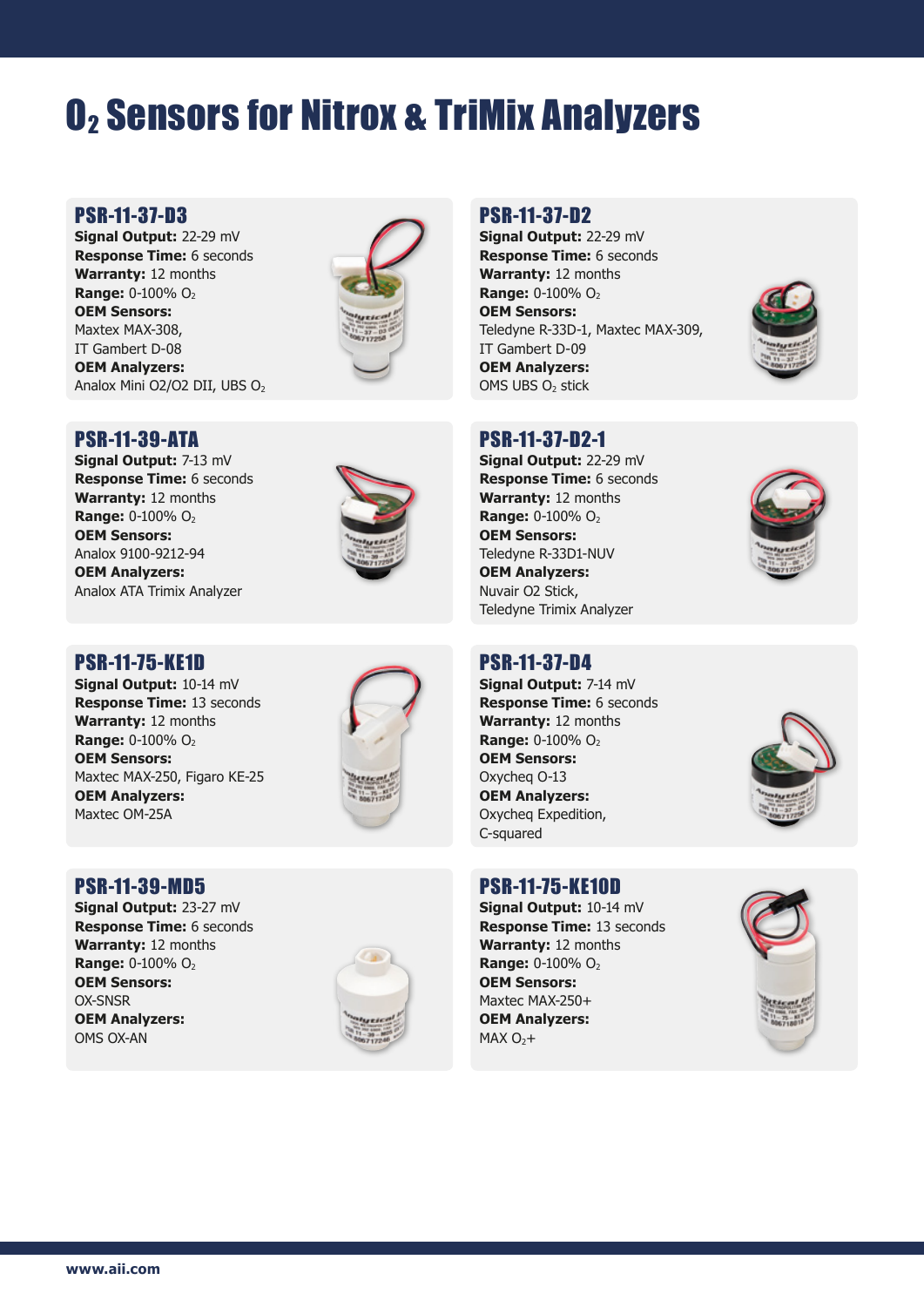### **Closed Circuit Rebreather O2 Sensors**

| Model:               |                 |                       | PSR 11-39-MD     |            |
|----------------------|-----------------|-----------------------|------------------|------------|
| Serial No.:<br>Date: |                 | 811502066<br>11/16/18 |                  |            |
|                      |                 |                       |                  | 7:11       |
| <b>ATA</b>           | FO <sub>2</sub> | PO2 mV                |                  | Result     |
| 0.962                | 0.211           |                       | 0.203 12.17 PASS |            |
| 0.962                | 1.000           | 0.962                 |                  | 57.77 PASS |
| 1.802                | 1,000           | 1.802                 | 107.63 PASS      |            |
|                      |                 |                       |                  |            |

| o not use aft |
|---------------|
|               |

Critical application = 100% QC testing at simulated conditions.

PO2 + 2.5% confirmed at different ATA and FO2 combinations.

Proprietary automated testing system assures reliable results.

Test report accompanies every rebreather sensor shipped.

As an added precaution all sensor labels include: **"DO NOT USE AFTER DATE"**

### Proud O2 Sensor Supplier for the US Navy's MK16 Rebreather used by Seal, EOD, EDU units since 1998.

#### PSR-11-39-MD

**Signal Output:** 8.5-14 mV **Response Time:** 6 seconds **Warranty:** 12 months **Range:** 0-100% O<sub>2</sub> **OEM Sensors:** eledyne R-22, Maxtec MAX-12/305, IT Gambert D-04 **OEM Rebreathers/Analyzers:** Kiss, Innerspace Megalodon, Oxy Spy, CCR-2000, Uwatec, Optima Cochran Lifeguard, Oxy2, VR3, Hollis Prism, Poseidon



#### PSR-11-39-rEvo

**Signal Output:** 9.5-13 mV **Response Time:** 6 seconds **Warranty:** 12 months **Range:** 0-100% O<sub>2</sub> **OEM Sensors:** R-200 **OEM Rebreathers/Analyzers:** rEvo Rebreather



#### PSR-11-39-SMB-1

**Signal Output:** 10-14 mV **Response Time:** 6 seconds **Warranty:** 12 months **Range:** 0-100% O<sub>2</sub> **OEM Sensors:** APD 14, APD 16 **OEM Rebreathers/Analyzers:** APD Rebreather



#### PSR-11-39-XD

**Signal Output:** 8.5-14 mV **Response Time:** 6 seconds **Warranty:** 12 months **Range:** 0-100% O<sub>2</sub> **OEM Rebreathers:** SF2 Rebreather

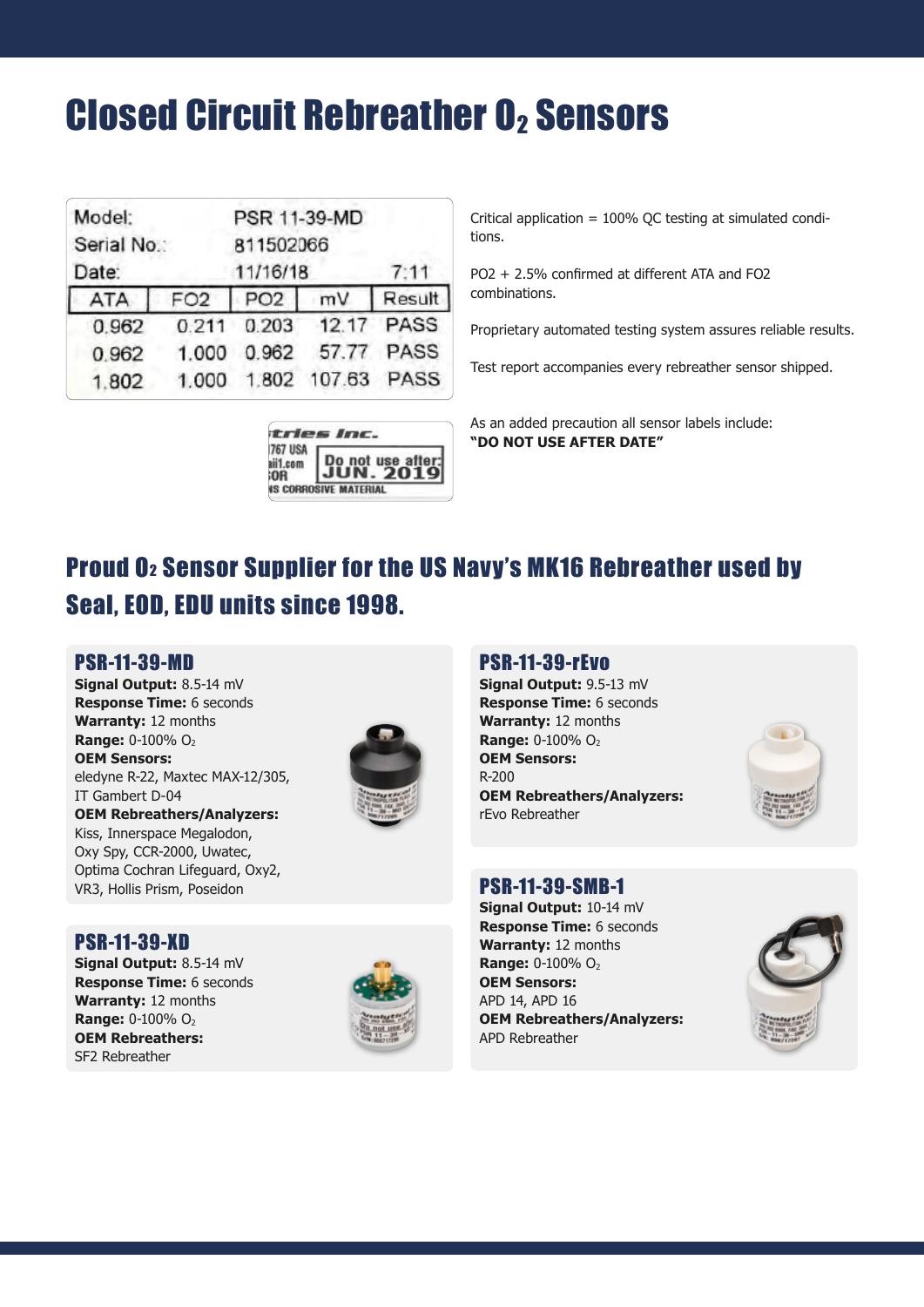### **O<sub>2</sub> Sensors for Rebreathers**

#### PSR-11-39-MHD

**Signal Output:** 12-14 mV **Response Time:** 6 seconds **Warranty:** 12 months **Range:** 0-100% O<sub>2</sub> **OEM Sensors:** IT Gambert D-05 **OEM Rebreathers:** Megalodon, Juergensen Marine Hammerhead



#### PSR-11-39-MDSX1

**Signal Output:** 8.5-14 mV **Response Time:** 6 seconds **Warranty:** 12 months **Range:** 0-100% O<sub>2</sub> **OEM Rebreathers:** Submatix SCR 100 Rebreather



#### PSR-11-33-NM1

**Signal Output:** 22-28 mV **Warranty:** 12 months **Range:** 0-100% O<sub>2</sub> **OEM Sensors:** Maxtec MAX-310s, IT Gambert D-10 **OEM Rebreathers:** (magnetic); MK15/15-5, CCR-100



#### PSR-11-39-JJ

**Signal Output:** 8.5-14 mV **Response Time:** 6 seconds **Warranty:** 12 months **Range:** 0-100% O<sub>2</sub> **OEM Sensors:** JJ-CCR, IT Gambert D-05J **OEM Rebreathers:** JJ Rebreather



#### PSR-11-39-JD

**Signal Output:** 9-14 mV **Response Time:** 6 seconds **Warranty:** 12 months **Range:** 0-100% O<sub>2</sub> **OEM Sensors:** Teledyne R-17, Maxtec MAX-301/13, IT Gambert D-01 **OEM Rebreathers/Analyzers:** CIS-Lunar, Dive Rite VTI, El Cheapo I & II, MSA Mini-Ox, Spectrum, Vandagraph VN202

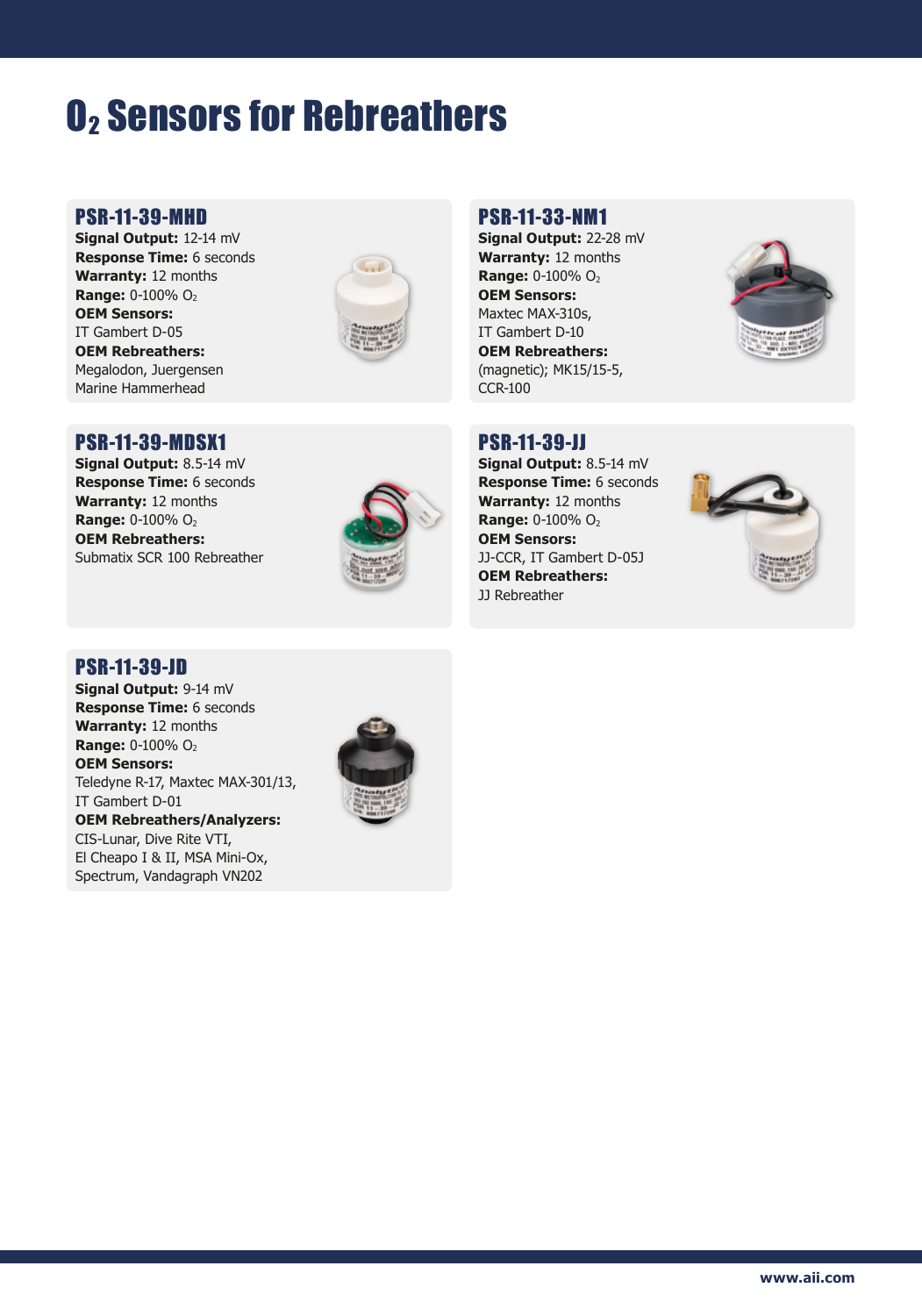### **Nitrox O2 Analyzers**

#### Palm 0, Oxygen Analyzer

- Measuring Range:  $0-100\%$  O<sub>2</sub>
- Long battery life with 13,000 hours of use
- One touch calibration,  $100\%$  O<sub>2</sub> or air
- Ergonomic design that fits in the palm of your hand

#### AII-3000 Series Oxygen Analyzers

Easy to use menu driven controls. Integral tripod & mounting bracket. Calibrate with 100%  $O<sub>2</sub>$  or air, providing accurate reliable results.

- Measuring range: 0-100%
- Large backlit LCD display
- Hand-held or Bench top use
- "A": model has a remote sensor
- "HC": model has a hose connection
- "M": model has 2 adjustable alarms



### TriMix and CO Analyzers

#### AII 4001 Helium Oxygen Trimix Analyzer

Automatically compensates  $O<sub>2</sub>$  & He sensors for: Temperature, Pressure, Relative Humidity

- Measures:  $O_2$ , He &  $N_2$
- Range: 0-100%
- Optimum accuracy
- User friendly: Large backlit LCD & One touch controls
- Displays MOD PO2, metric & imperial units
- Rechargeable battery with 16 hrs continual use
- Operates while recharging battery

#### Palm CO Analyzer

- Advanced sensor technology, 0 25 PPM full scale
- State of the art electronics
- Accurate reliable CO readings
- Easy user interface with one touch controls
- One touch zero & span calibration
- Ergonomic design which fits in the palm of your hand